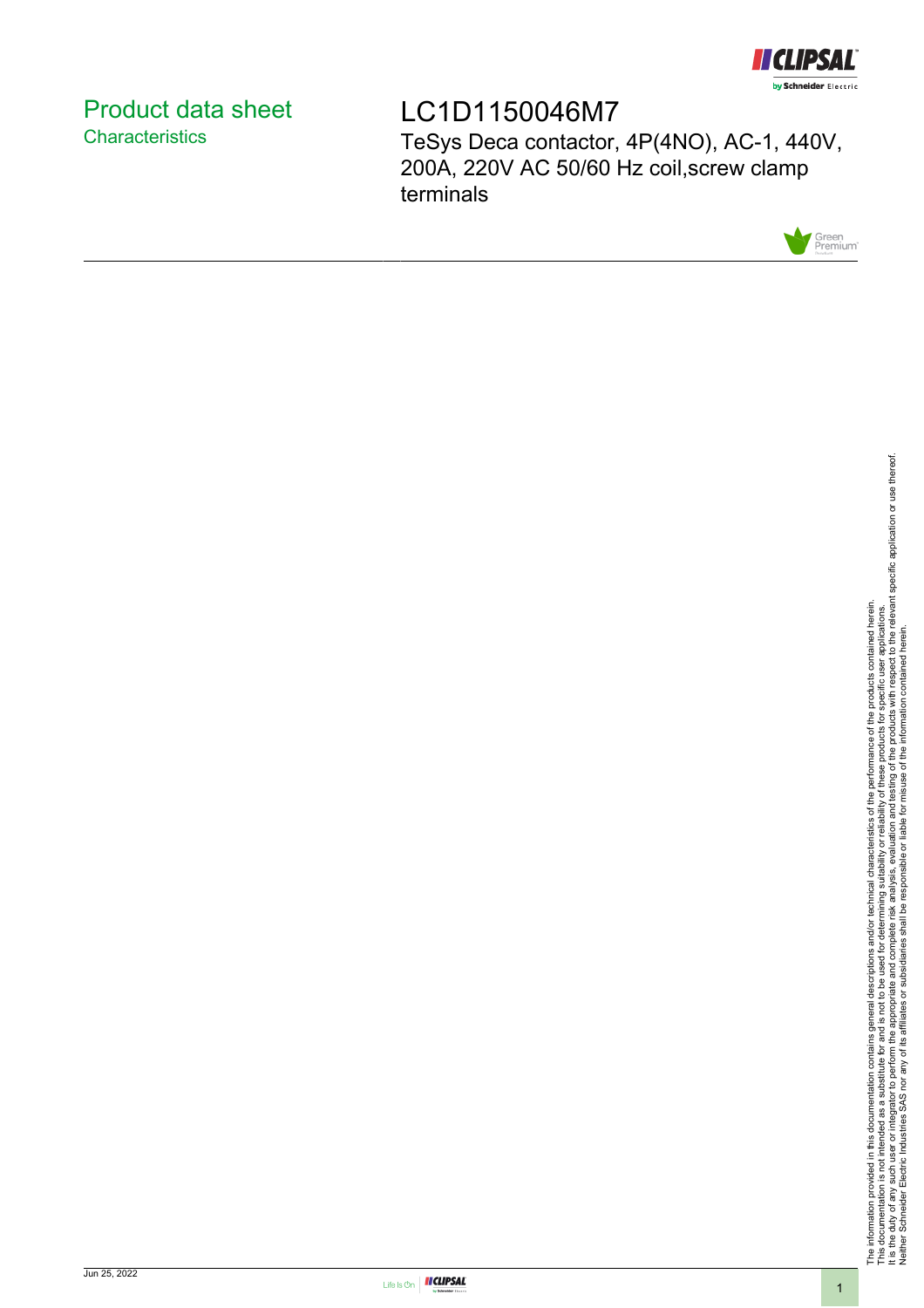

| Main                                           |                                                                                                                                                                 |
|------------------------------------------------|-----------------------------------------------------------------------------------------------------------------------------------------------------------------|
| Range                                          | TeSys                                                                                                                                                           |
| Product name                                   | TeSys D<br><b>TeSys Deca</b>                                                                                                                                    |
| Product or component<br>type                   | Contactor                                                                                                                                                       |
| Device short name                              | LC <sub>1</sub> D                                                                                                                                               |
| Contactor application                          | Resistive load                                                                                                                                                  |
| Utilisation category                           | $AC-1$                                                                                                                                                          |
| Poles description                              | 4P                                                                                                                                                              |
| Power pole contact<br>composition              | 4 NO                                                                                                                                                            |
| [Ue] rated operational<br>voltage              | Power circuit: <= 1000 V AC 25400 Hz<br>Power circuit: $\leq$ 460 V DC                                                                                          |
| [le] rated operational<br>current              | 200 A (at <60 $^{\circ}$ C) at <= 440 V AC AC-1 for power<br>circuit                                                                                            |
| Control circuit type                           | AC at 50/60 Hz                                                                                                                                                  |
| [Uc] control circuit<br>voltage                | 220 V AC 50/60 Hz                                                                                                                                               |
| [Uimp] rated impulse<br>withstand voltage      | 8 kV conforming to IEC 60947                                                                                                                                    |
| Overvoltage category                           | Ш                                                                                                                                                               |
| [Ith] conventional free<br>air thermal current | 200 A (at 60 °C) for power circuit                                                                                                                              |
| Irms rated making<br>capacity                  | 1260 A at 440 V for power circuit conforming to IEC<br>60947                                                                                                    |
| Rated breaking capacity                        | 1100 A at 440 V for power circuit conforming to IEC<br>60947                                                                                                    |
| [Icw] rated short-time<br>withstand current    | 250 A 40 °C - 10 min for power circuit<br>550 A 40 °C - 1 min for power circuit<br>950 A 40 °C - 10 s for power circuit<br>1100 A 40 °C - 1 s for power circuit |
| Associated fuse rating                         | 250 A gG at <= 690 V coordination type 1 for power<br>circuit<br>200 A gG at <= 690 V coordination type 2 for power<br>circuit                                  |
| Average impedance                              | 0.6 mOhm - Ith 200 A 50 Hz for power circuit                                                                                                                    |
| [Ui] rated insulation<br>voltage               | Power circuit: 600 V CSA certified<br>Power circuit: 600 V UL certified<br>Power circuit: 1000 V conforming to IEC 60947-4-1                                    |
| <b>Electrical durability</b>                   | 0.8 Mcycles 200 A AC-1 at Ue <= 440 V                                                                                                                           |
| Power dissipation per<br>pole                  | 24 W AC-1                                                                                                                                                       |
| Front cover                                    | With                                                                                                                                                            |
| Mounting support                               | Rail<br>Plate                                                                                                                                                   |
| Standards                                      | CSA C22.2 No 14<br>EN 60947-4-1<br>EN 60947-5-1<br>IEC 60947-4-1<br>IEC 60947-5-1<br><b>UL 508</b>                                                              |
| <b>Product certifications</b>                  | CCC<br>DNV<br>CSA<br>UL<br>GOST<br>LROS (Lloyds register of shipping)<br>BV<br>GL<br><b>RINA</b><br><b>UKCA</b>                                                 |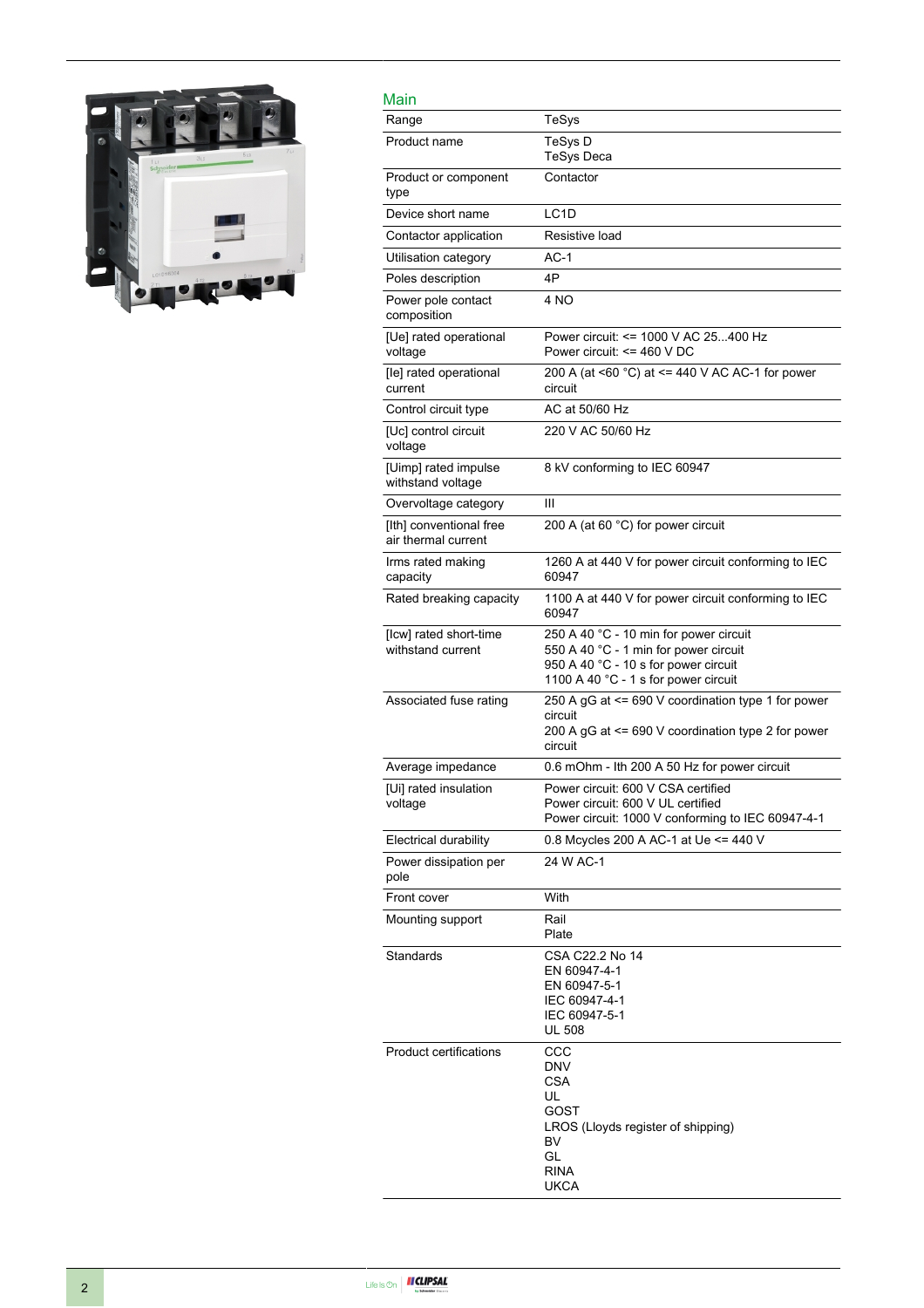| Connections - terminals  | Control circuit: lugs-ring terminals (external<br>diameter: 8 mm)<br>Power circuit: lugs-ring terminals (external diameter:<br>25 mm)<br>Power circuit: bars 1 cable(s) - busbar cross section:<br>$5 \times 25$ mm                                                                                                                                                                                                                        |
|--------------------------|--------------------------------------------------------------------------------------------------------------------------------------------------------------------------------------------------------------------------------------------------------------------------------------------------------------------------------------------------------------------------------------------------------------------------------------------|
| Tightening torque        | Control circuit: 1.2 N.m - on lugs-ring terminals - with<br>screwdriver flat Ø 6 mm M3.5<br>Control circuit: 1.2 N.m - on lugs-ring terminals - with<br>screwdriver Philips No 2 M3.5<br>Power circuit: 12 N.m - on lugs-ring terminals<br>hexagonal screw head 13 mm M8<br>Power circuit: 12 N.m - on bars hexagonal screw<br>head 13 mm M8<br>Control circuit: 1.2 N.m - on lugs-ring terminals - with<br>screwdriver pozidriv No 2 M3.5 |
| Operating time           | 620 ms opening<br>2050 ms closing                                                                                                                                                                                                                                                                                                                                                                                                          |
| Safety reliability level | B10d = 1369863 cycles contactor with nominal load<br>conforming to EN/ISO 13849-1<br>B10d = 20000000 cycles contactor with mechanical<br>load conforming to EN/ISO 13849-1                                                                                                                                                                                                                                                                 |
| Mechanical durability    | 8 Mcycles                                                                                                                                                                                                                                                                                                                                                                                                                                  |
| Maximum operating rate   | 2400 cyc/h 60 °C                                                                                                                                                                                                                                                                                                                                                                                                                           |

## **Complementary**

| Coil technology                 | Built-in bidirectional peak limiting diode suppressor                                                                                     |  |
|---------------------------------|-------------------------------------------------------------------------------------------------------------------------------------------|--|
| Control circuit voltage limits  | 0.30.5 Uc (-4070 °C) drop-out AC 50/60 Hz<br>0.81.15 Uc (-4055 °C) operational AC 50/60 Hz<br>11.15 Uc (5570 °C): operational AC 50/60 Hz |  |
| Inrush power in VA              | 280350 VA 60 Hz cos phi 0.8 (at 20 °C)<br>280350 VA 50 Hz cos phi 0.8 (at 20 °C)                                                          |  |
| Hold-in power consumption in VA | 218 VA 60 Hz cos phi 0.3 (at 20 °C)<br>218 VA 50 Hz cos phi 0.3 (at 20 °C)                                                                |  |
| Heat dissipation                | 38 W at 50/60 Hz                                                                                                                          |  |

#### Environment

| IP degree of protection               | IP20 front face conforming to IEC 60529                                                                                                                                     |
|---------------------------------------|-----------------------------------------------------------------------------------------------------------------------------------------------------------------------------|
| Climatic withstand                    | Conforming to IACS E10                                                                                                                                                      |
| Protective treatment                  | TH conforming to IEC 60068-2-30                                                                                                                                             |
| Pollution degree                      | 3                                                                                                                                                                           |
| Ambient air temperature for operation | $-4060 °C$<br>6070 °C with derating                                                                                                                                         |
| Ambient air temperature for storage   | $-6080 °C$                                                                                                                                                                  |
| Operating altitude                    | $03000$ m                                                                                                                                                                   |
| Fire resistance                       | 850 °C conforming to IEC 60695-2-1                                                                                                                                          |
| Mechanical robustness                 | Vibrations contactor open: 2 Gn, 5300 Hz<br>Vibrations contactor closed: 4 Gn, 5300 Hz<br>Shocks contactor closed: 15 Gn for 11 ms<br>Shocks contactor open: 6 Gn for 11 ms |
| Height                                | 158 mm                                                                                                                                                                      |
| Width                                 | 155 mm                                                                                                                                                                      |
| Depth                                 | $115 \text{ mm}$                                                                                                                                                            |
| Net weight                            | 2.86 kg                                                                                                                                                                     |

### Packing Units

| 1.491119.0110                |                   |  |
|------------------------------|-------------------|--|
| Unit Type of Package 1       | PCE.              |  |
| Number of Units in Package 1 |                   |  |
| Package 1 Weight             | 2.37 kg           |  |
| Package 1 Height             | 16.8 cm           |  |
| Package 1 width              | $21.2 \text{ cm}$ |  |
| Package 1 Length             | $18.5 \text{ cm}$ |  |
|                              |                   |  |